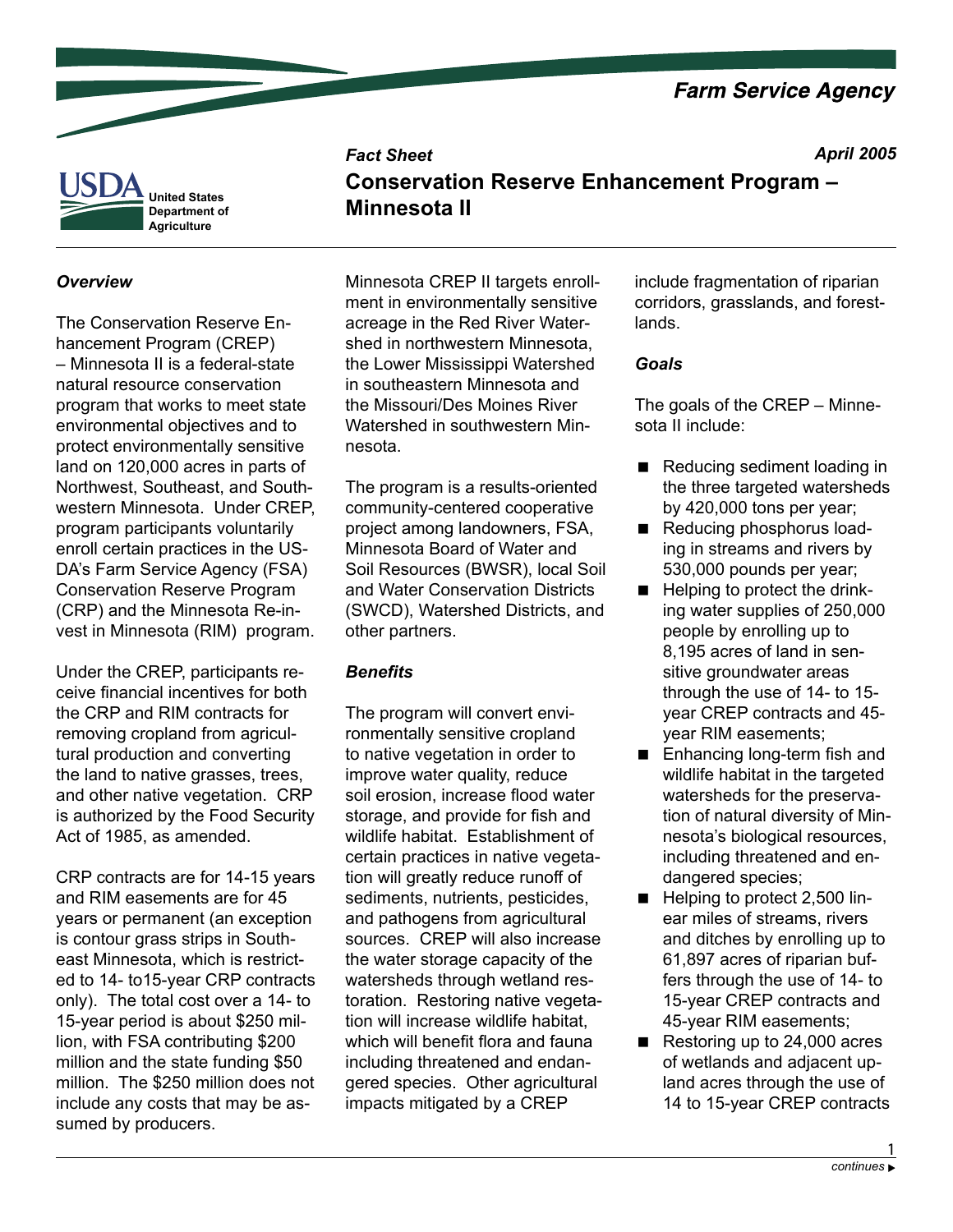and permanent RIM easements. These wetland restoration measures will also help reduce future flood damage by increasing water storage capacity by 10,000 to 20,000 acre feet per year;

- Restoring up to 5,000 acres of flood-damaged land through the use of 14- to 15-year CREP contracts and permanent RIM easements;  $\blacksquare$
- Enrolling up to 18,058 acres of highly erodible cropland with an Erodibility Index (EI) of 15 or greater to reduce soil erosion and achieve related high-priority natural resource benefits; and
- Enrolling up to 2,850 acres of highly erodible cropland with an EI of 8 or greater to help reduce soil erosion through the use of contour buffer strips.

Up to 120,000 new acres of environmentally sensitive land within the three designated watersheds will be targeted with the following enrollment goals:

- 51,000 acres in the Red River Watershed in northwestern Minnesota;
- 51,000 acres in the Upper Mississippi Watershed in southeastern Minnesota; and
- 18,000 acres in the Missouri and Des Moines River Watershed in southwestern Minnesota.

# *Sign-up and Contract Duration*

Sign-up for the CREP begins June 6, 2005, and continues until enrollment goals are attained, or through December 31, 2007, whichever comes first. Land enrolled in CREP remains under CRP contract for a period of 14 to 15 years, and a 45-year or perpetual RIM easement, as specified in the contract.

## *Approved Conservation Practices*

To better serve the program goals the following CRP conservation practices are approved for each of the three CREP areas:

Lower Mississippi Watershed in Southeastern Minnesota:

- CP2 Establishment of Permanent Native Grasses
- CP3A Hardwood Tree Planting
- CP4D Permanent Wildlife **Habitat**
- CP12 Wildlife Food Plot
- CP15A Establishment of Permanent Vegetative Cover (Contour Grass Strips)
- CP21 Filter Strips
- CP22 Riparian Buffer
- CP23 Wetland Restoration 100-Yr Flood Plain
- CP23A Wetland Restoration Non-Flood Plain

Missouri and Des Moines River Watersheds in Southwestern Minnesota:

- CP2 Establishment of Permanent Native Grasses
- CP4D Permanent Wildlife Habitat
- CP12 Wildlife Food Plot
- CP21 Filter Strips
- CP22 Riparian Buffer
- CP23 Wetland Restoration,100-Yr Flood Plain
- CP23A Wetland Restoration, Non-Flood Plain

Red River Watershed in Northwestern Minnesota:

- CP2 Establishment of Permanent Native Grasses
- CP12 Wildlife Food Plots
- CP21 Filter Strips
- CP22 Riparian Buffer
- CP23 Wetland Restoration, 100-Yr Flood Plain
- CP23A Wetland Restoration, Non-Floodplain
- CP34 Structure for Flood **Control**

## *Payments*

Subject to contract terms and certain limitations, CREP participants will be eligible for the following types of FSA payments:

- 50 percent of the eligible reimbursable costs (cost-share) to establish CREP conservation practices. Cost-share reimbursement to CREP participants from all sources may not exceed 100 percent of the cost to install CREP conservation practices;  $\blacksquare$
- A one-time Practice Incentive Payment (PIP) for all CRP practices currently eligible to receive a PIP payment according to FSA's published national CRP directives;
- A one-time Signing Incentive Payment (SIP) for all CRP practices currently eligible to